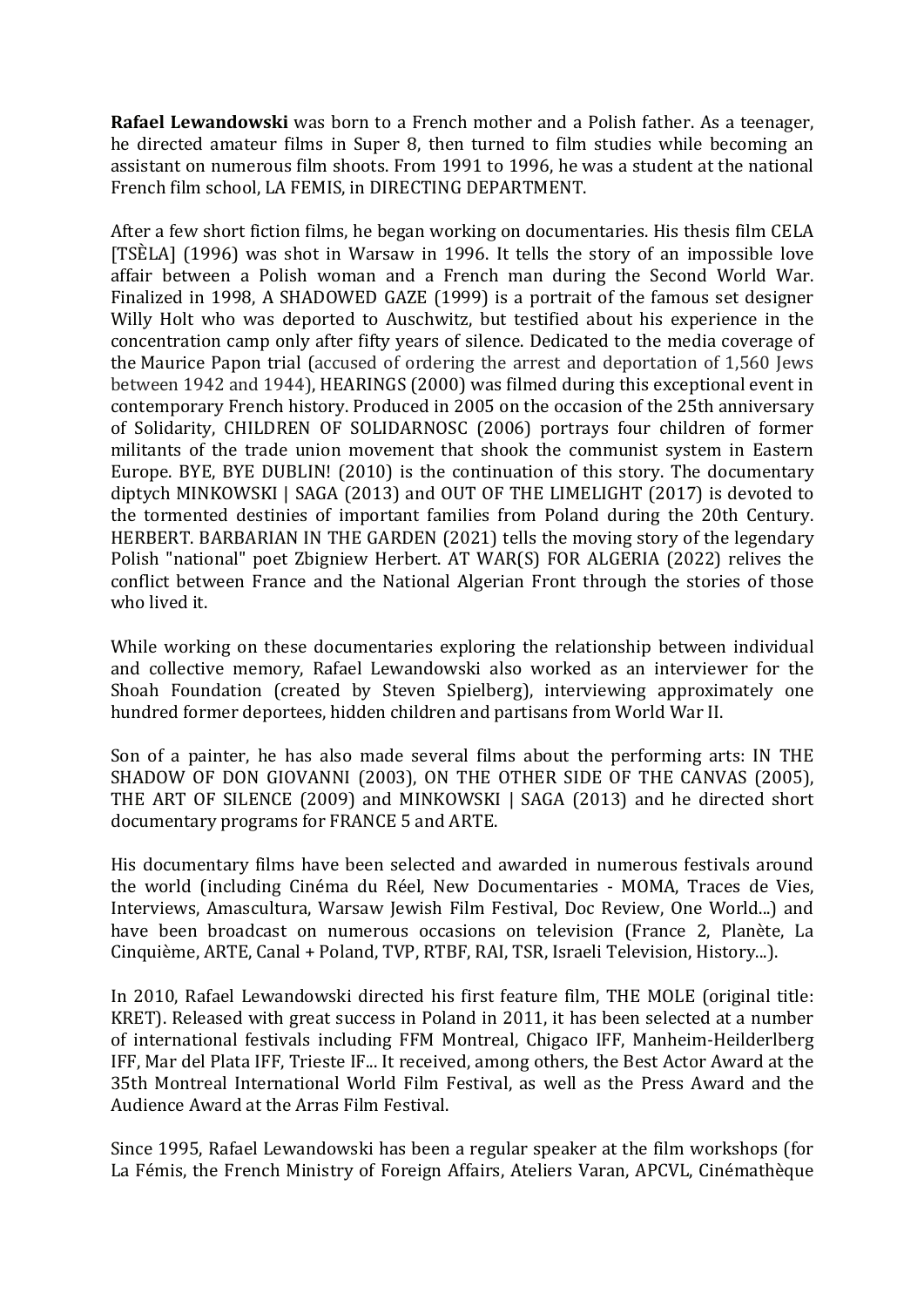Française, the French Cultural Institute of Tunis, ALBA school of Beirut, the Lillehammer Television School in Norway, the University of Warsaw...).

He is also an expert of the Polish Film Institute PISF, the MAZOVIA FILM FUND and the SILESIAN FILM FUND. President or member of the jury of numerous festivals (II Warsaw Jewish Film Festival, Lodz School Film Festival 2012, Short Film Competition of the Polish Film Festival of Gdynia 2013, "Off" Academy of Young Polish Cinema 2013...), he's co-directing since 2015 the international festival of French-speaking short films FRANKOFILM, ZIELONA GORA.

In 2007, Rafael Lewandowski created an independent production company based inWarsaw VERTIGO. In partnership with the producer Małgorzata Brzeczkowska, he develops co-production projects between France and Poland. Within the framework of this of this activity, two feature-length documentaries are currently in post-production: ALL OF ME WILL NOT DISAPPEAR (written and directed by Joanna Grudzinska) and CHILDREN OF CHAOS (directed by Agnes Pizzini and Julien Johan).

Rafael Lewandowski received the Polityka weekly's Passport 2011("Paszport Polityki"), and in 2015 he was awarded the Knight of the Order Arts and Letters, which the French Government awards to deserving individuals fot their advocacy in the fiels of culture and art.